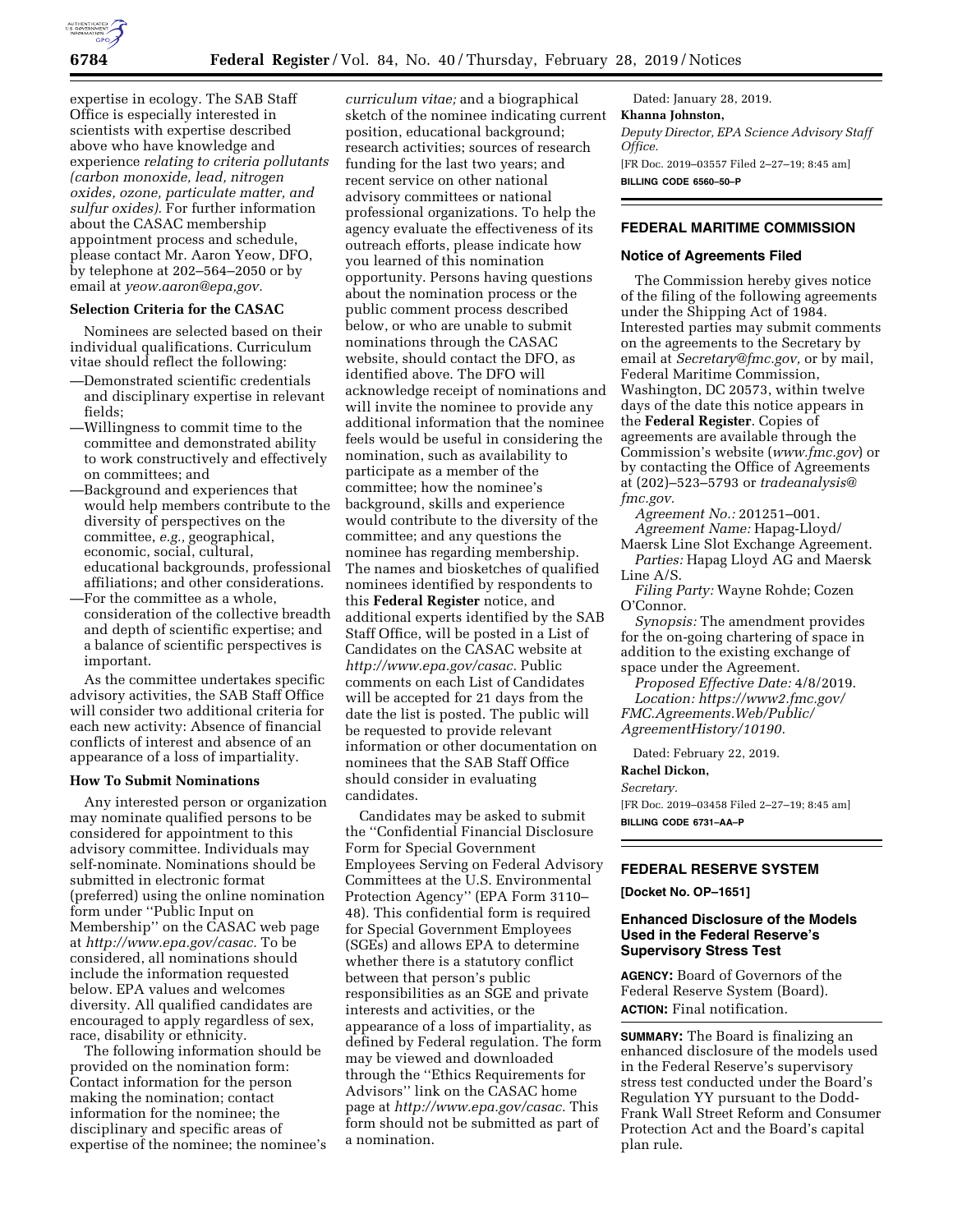#### **DATES:** April 1, 2019.

**FOR FURTHER INFORMATION CONTACT:** Lisa Ryu, Associate Director, (202) 263–4833, Kathleen Johnson, Assistant Director, (202) 452–3644, Robert Sarama, Assistant Director (202) 973–7436, or Aurite Werman, Senior Financial Analyst, (202) 263–4802, Division of Supervision and Regulation; Benjamin W. McDonough, Assistant General Counsel, (202) 452–2036, Julie Anthony, Senior Counsel, (202) 475–6682, or Asad Kudiya, Counsel, (202) 475–6358, Legal Division, Board of Governors of the Federal Reserve System, 20th Street and Constitution Avenue NW, Washington, DC 20551. Users of Telecommunication Device for Deaf (TDD) only, call (202) 263–4869.

# **SUPPLEMENTARY INFORMATION:**

## **Background**

Each year the Federal Reserve publicly discloses the results of the supervisory stress test.<sup>1</sup> The disclosures include revenues, expenses, losses, pretax net income, and capital ratios that would result under two sets of adverse economic and financial conditions. As part of the disclosures, the Federal Reserve also describes the broad framework and methodology used in the supervisory stress test, including information about the models used to estimate components of pre-tax net income and post-stress capital ratios in the stress test. The annual disclosures of both the stress test results and supervisory model framework and methodology represent a significant increase in the public transparency of large bank supervision in the U.S. since the 2007–2009 financial crisis.2 Indeed, prior to the first supervisory stress test in 2009, many analysts and institutions cautioned against these disclosures, arguing that releasing bank-specific loss estimates to the public would be destabilizing. However, experience to date has shown the opposite to be true disclosing these details to the public has garnered public and market confidence in the process.

The Federal Reserve routinely reviews its stress testing and capital planning programs, and during those reviews, the Federal Reserve has received feedback

regarding the transparency of the supervisory stress test models.3 Some of those providing feedback requested more detail on modeling methodologies with a focus on year-over-year changes in the supervisory models.4 Others, however, cautioned against disclosing too much information about the supervisory models because doing so could permit firms to reverse-engineer the stress test.

The Federal Reserve recognizes that disclosing additional information about supervisory models and methodologies has significant public benefits, and is committed to finding ways to further increase the transparency of the supervisory stress test. More detailed disclosures could further enhance the credibility of the stress test by providing the public with information on the fundamental soundness of the models and their alignment with best modeling practices. These disclosures would also facilitate comments on the models from the public, including academic experts. These comments could lead to improvements, particularly in the data most useful to understanding the risks of particular loan types. More detailed disclosures could also help the public understand and interpret the results of the stress test, furthering the goal of maintaining market and public confidence in the U.S. financial system. Finally, more detailed disclosures of how the Federal Reserve's models assign losses to particular positions could help those financial institutions that are subject to the stress test understand the capital implications of changes to their business activities, such as acquiring or selling a portfolio of assets.

The Federal Reserve also believes there are material risks associated with fully disclosing the models to the firms subject to the supervisory stress test. One implication of releasing all details of the models is that firms could conceivably use them to make modifications to their businesses that change the results of the stress test without actually changing the risks they face. In the presence of such behavior,

the stress test could give a misleading picture of the actual vulnerabilities faced by firms. Further, such behavior could increase correlations in asset holdings among the largest banks, making the financial system more vulnerable to adverse financial shocks.<sup>5</sup> Another implication is that full model disclosure could incent banks to simply use models similar to the Federal Reserve's, rather than build their own capacity to identify, measure, and manage risk. That convergence to the Federal Reserve's model would create a ''model monoculture'' in which all firms have similar internal stress testing models, and this could cause firms to miss key idiosyncratic risks that they face.<sup>6</sup>

#### **I. Proposed Enhanced Model Disclosure**

On December 15, 2017, the Board invited comment on a proposal to enhance the disclosures of those models.7 The proposed enhancements were designed to balance the costs and benefits of model disclosure in a way that would further enhance the public's understanding of the supervisory stress test models without undermining the effectiveness of the stress test as a supervisory tool. The proposed enhanced disclosures contained three components: (1) Enhanced descriptions of supervisory models, including key variables; (2) modeled loss rates on loans grouped by important risk characteristics and summary statistics associated with the loans in each group; and (3) portfolios of hypothetical loans and the estimated loss rates associated with the loans in each portfolio.<sup>8</sup>

The proposed enhanced descriptions of the models would have expanded the existing model descriptions in two ways. First, they would have provided more detailed information about the structure of the models by including certain important equations that characterize aspects of the model. Second, they would have included a table that contains a list of the key variables that influence the results of a given model, and the table would show the relevant variables for each component of the model (*e.g.,* PD, LGD,

<sup>1</sup>See, for example, *Dodd-Frank Act Stress Test 2018: Supervisory Stress Test Methodology and Results,* June 2018, and *Comprehensive Capital Analysis and Review 2018: Assessment Framework and Results,* June 2018.

<sup>2</sup> In addition to those public disclosures, the Federal Reserve has published detailed information about its scenario design framework and annual letters detailing material model changes. The Federal Reserve also hosts an annual symposium in which supervisors and financial industry practitioners share best practices in modeling, model risk management, and governance.

<sup>3</sup> During a review that began in 2015, the Federal Reserve received feedback from senior management at firms subject to the Board's capital plan rule, debt and equity market analysts, representatives from public interest groups, and academics in the fields of economics and finance. That review also included an internal assessment.

<sup>4</sup>Some of the comments in favor of additional disclosure included requests that the Federal Reserve provide additional information to firms only, without making the additional disclosures public. Doing so would be contrary to the Federal Reserve's established practice of not disclosing information related to the stress test to firms if that information is not also publicly disclosed.

<sup>5</sup>For example, if firms were to deem a specific asset as more advantageous to hold based on the particulars of the supervisory models, and an exogenous shock were to occur to that specific asset class, the firms' losses would be magnified because they held correlated assets.

<sup>6</sup>*See* Til Schuermann, ''The Fed's Stress Tests Add Risk to the Financial System,'' *Wall Street Journal,* March 19, 2013.

<sup>7</sup> 82 FR 59547 (December 15, 2017).

<sup>8</sup>The second and third components would have been provided for the models used to project losses on the most material loan portfolios.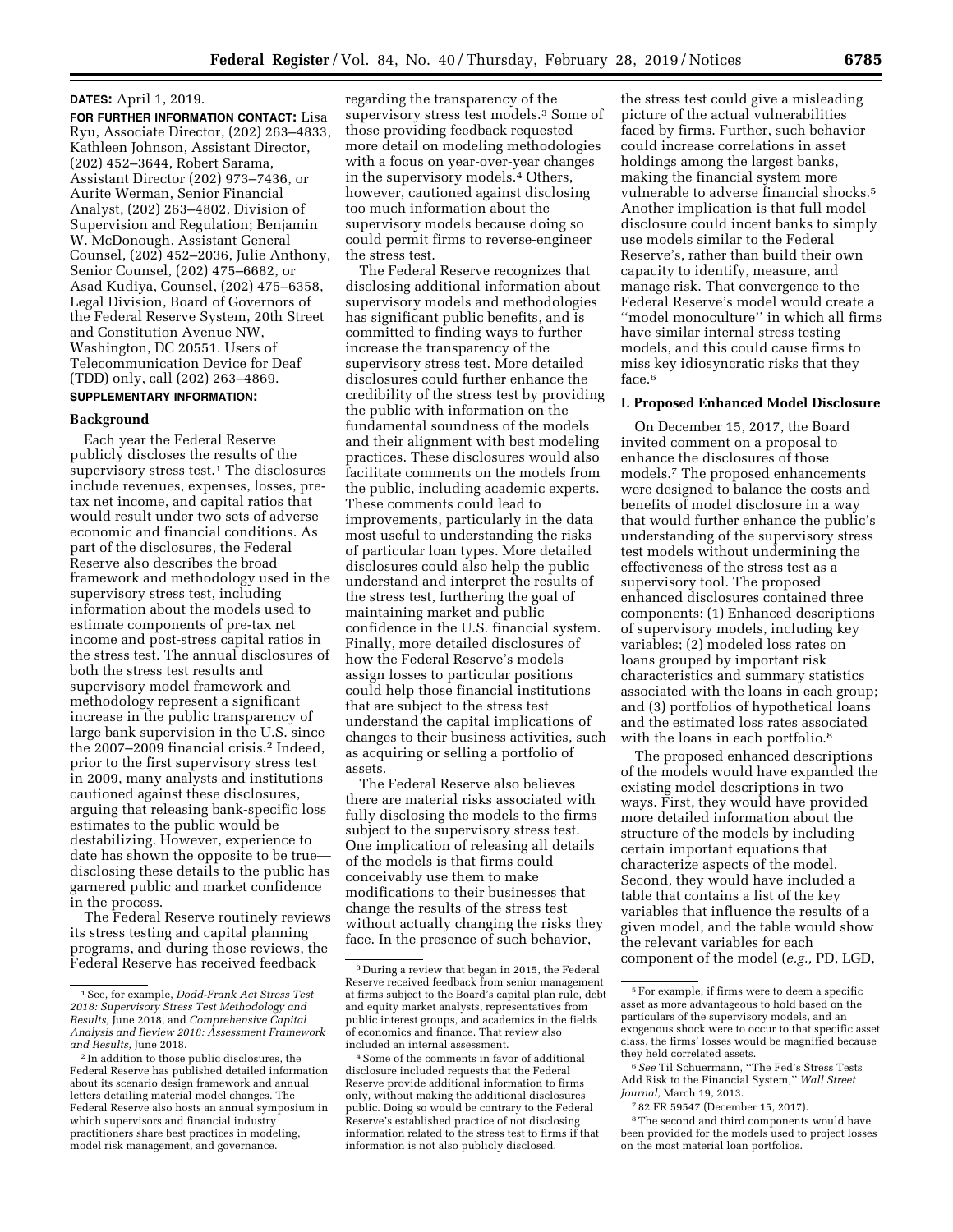EAD), along with information about the source of the variables.

The proposed enhanced disclosure would have included estimated loss rates for groups of loans with distinct characteristics, which would allow the public to directly see how supervisory models treat specific assets under stress. To shed more light on the degree of heterogeneity of loans within a given group, the proposed enhanced disclosure would also have included summary statistics associated with the loans in each group.

The proposed enhanced disclosure would have included the publication of portfolios of hypothetical loans, along with supervisory projected loss rates on the portfolios. The portfolios of hypothetical loans would have been designed to mimic the characteristics of the actual loans reported by firms participating in the stress test, but would not have contained any individual firm's actual loan portfolio or any actual loans reported by firms. The set of variables included for each portfolio would have been designed such that the public could independently estimate loss rates for these portfolios, although the set would not necessarily have included every variable that might be included in a loss model for the relevant loan type.

Under the proposal, the Board would have provided enhanced versions of the supervisory model descriptions that are currently published in the model description appendix of the Board's annual disclosures of supervisory stress test results, and the Board would also have provided modeled loss rates on groups of loans and the loss rates associated with portfolios of hypothetical loans for the most material loan portfolios. The Board would have expected to publish its enhanced disclosure in the first quarter of each calendar year, and the annual disclosure in any given year would reflect updates to supervisory models for that stress test cycle, but would be based on data and scenarios from the prior stress test cycle.

## **II. Summary of Comments**

The Board received twelve comment letters in response to the proposal. Commenters included public interest groups, academics, individual banking organizations, and trade and industry groups. Commenters generally expressed support for the proposal, and provided suggestions regarding future model disclosures.

## *A. Fully Disclosing Models for Notice and Comment*

Commenters were divided in their views on the appropriate level of

transparency. Some commenters recommended full disclosure of supervisory models published by the Board through the public notice and comment process, suggesting that this would result in more accurate models. Other commenters expressed the view that the Federal Reserve should fully disclose material aspects of the models such as underlying formulas, equations, model backtesting, validation outcomes, and limitations, to enable the public to evaluate the reliability of the Federal Reserve's results. However, other commenters opposed full transparency of supervisory models, indicating that it is important for the stress test to remain flexible and for it not to be perfectly predictable by the companies subject to it. One commenter cited a historical study of the Office of Federal Housing Enterprise Oversight (OFHEO) stress test, noting that the full disclosure of the OFHEO stress test model rendered that stress test ineffective.

As discussed above, the proposed enhancements were designed to balance the costs and benefits of disclosure in a way that would further facilitate the public's understanding of the supervisory stress test models without undermining the effectiveness of the stress test as a supervisory tool. More detailed disclosures can enhance the credibility of the stress test and lead to its improvement, but full disclosure of all details related to supervisory models could make the financial system at large more vulnerable by allowing firms to make modifications to their businesses that would change their supervisory stress test results without materially changing their risk profile. The Board views the proposal as striking an appropriate balance between enhancing model transparency and maintaining the efficacy of the stress test, and is therefore adopting the enhancements as proposed, with modifications as described below. The Board intends to continue to improve its disclosures and to consider ways to further increase the transparency of the stress test.

### *B. Content of Disclosures of Models*

Commenters were generally supportive of the proposed enhancements to the model disclosures. Several commenters asserted that the portfolios of hypothetical loans in particular would help the public understand the models. Consistent with the proposal, commenters requested that the Board provide detailed descriptions of modeling assumptions and equations.

Some commenters expressed the view that the Board should publish a more detailed model disclosure than the one provided in the proposal. These

commenters requested decompositions that explain the proportion of changes from scenarios, portfolio composition, model changes, and additional details about model backtesting and assumptions. One commenter stated that the Board should provide a comprehensive explanation of the cost and benefit analysis used to determine the content of its proposed enhanced model disclosure.

The Board intends to publish enhanced versions of the supervisory model descriptions that are currently published in the model description appendix of the Board's annual disclosures of supervisory stress test results, and to publish the loss rates on groups of loans and portfolios of hypothetical loans and associated loss rates for the most material loan portfolios. In prior stress test results disclosures, the Board has discussed the key drivers of the supervisory stress test results, such as changes in firms' portfolio composition, and the Board intends to continue to consider ways to provide additional information on key drivers of aggregate results as appropriate.

One commenter outlined proposed variables on which to group loan loss rates in the enhanced disclosure. The segments the commenter suggested for corporate loans were generally consistent with those segments the Board provided in the example of disclosure for the corporate loan loss model in the proposal.

#### *C. Disclosure of Specific Models*

Commenters requested more detail on the models used to project pre-provision net revenue (PPNR) and operational-risk losses in the supervisory stress test. Several commenters specifically requested enhanced disclosure of the components of PPNR (*i.e.,* net interest income, noninterest income, and noninterest expense), including additional detail on the structure, characteristics, and variables used to model each component of PPNR. One commenter requested forecasted PPNR metrics by scenario for hypothetical firms.

Commenters also requested that enhanced disclosure be provided for a number of other models, including the models used to project other-thantemporary losses on securities, other comprehensive income, losses associated with the global market shock and associated losses, deferred tax assets, loan loss provisions, the purchase accounting treatment for material business plan changes, and transfer pricing revenues. One commenter requested that the Board